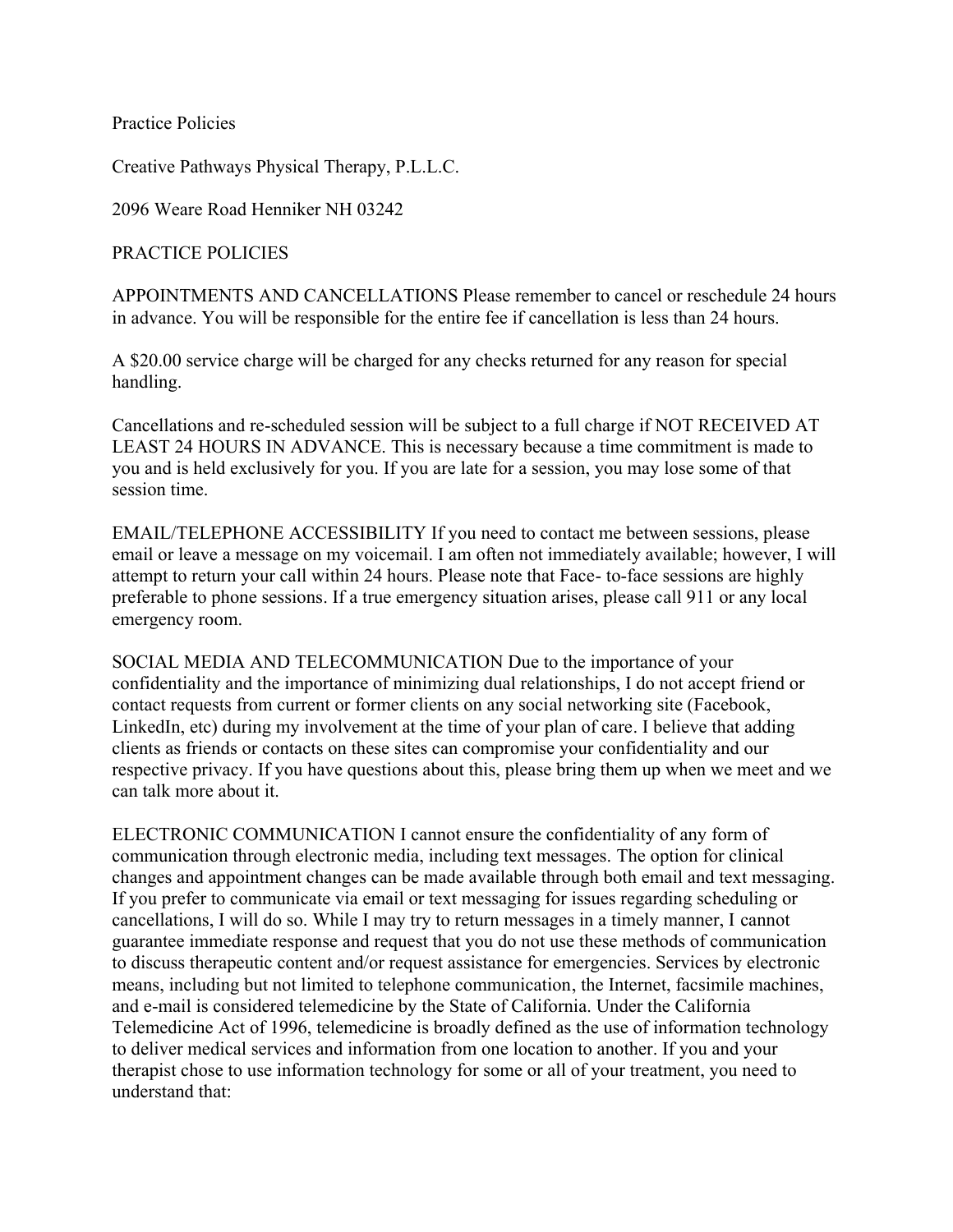- 1. You retain the option to withhold or withdraw consent at any time without affecting the right to future care or treatment or risking the loss or withdrawal of any program benefits to which you would otherwise be entitled.
- 2. All existing confidentiality protections are equally applicable.
- 3. Your access to all medical information transmitted during a telemedicine consultation is guaranteed, and copies of this information are available for a reasonable fee.
- 4. Dissemination of any of your identifiable images or information from the telemedicine interaction to researchers or other entities shall not occur without your consent.
- 5. There are potential risks, consequences, and benefits of telemedicine. Potential benefits include, but are not limited to improved communication capabilities, providing convenient access to up-to-date information, consultations, support, reduced costs, improved quality, change in the conditions of practice, improved access to treatment, better continuity of care, and reduction of lost work time and travel costs. Effective treatment is often facilitated when the healthcare provider gathers within a session or a series of sessions, a multitude of observations, information, and experiences about the client. The provider may make assessments, diagnosis, and interventions based not only on direct verbal or auditory communications, written reports, and third person consultations, but also from direct visual and olfactory observations, information, and experiences. When using information technology in services, potential risks include, but are not limited to the provider's inability to make visual and olfactory observations of clinically or therapeutically potentially relevant issues such as: your physical condition including deformities, apparent height and weight, body type, attractiveness relative to social and cultural norms or standards, gait and motor coordination, posture, work speed, any noteworthy mannerism or gestures, physical or medical conditions including bruises or injuries, basic grooming and hygiene including appropriateness of dress, eye contact (including any changes in the previously listed issues), sex, chronological and apparent age, ethnicity, facial and body language, and congruence of language and facial or bodily expression. Potential consequences thus include the provider not being aware of what he or she would consider important information, that you may not recognize as significant to present verbally to the provider.

MINORS If you are a minor, your parents may be legally entitled to information about your treatment. I will discuss with you and your parents what information is appropriate for them to receive.

TERMINATION Ending relationships can be difficult. Therefore, it is important to have a termination process in order to achieve some closure. The appropriate length of the termination depends on the length and intensity of the treatment. I may terminate treatment after appropriate discussion with you and a termination process if I determine that the treatment is not being effectively used or if you are in default on payment. I will not terminate the therapeutic relationship without first discussing and exploring the reasons and purpose of terminating. If treatment is terminated for any reason or you request another provider, I will provide you with a list of qualified Physical Therapists to treat you. You may also choose someone on your own or from another referral source. Should you fail to schedule an appointment for four consecutive weeks, unless other arrangements have been made in advance, for legal and ethical reasons, I must consider the professional relationship discontinued.